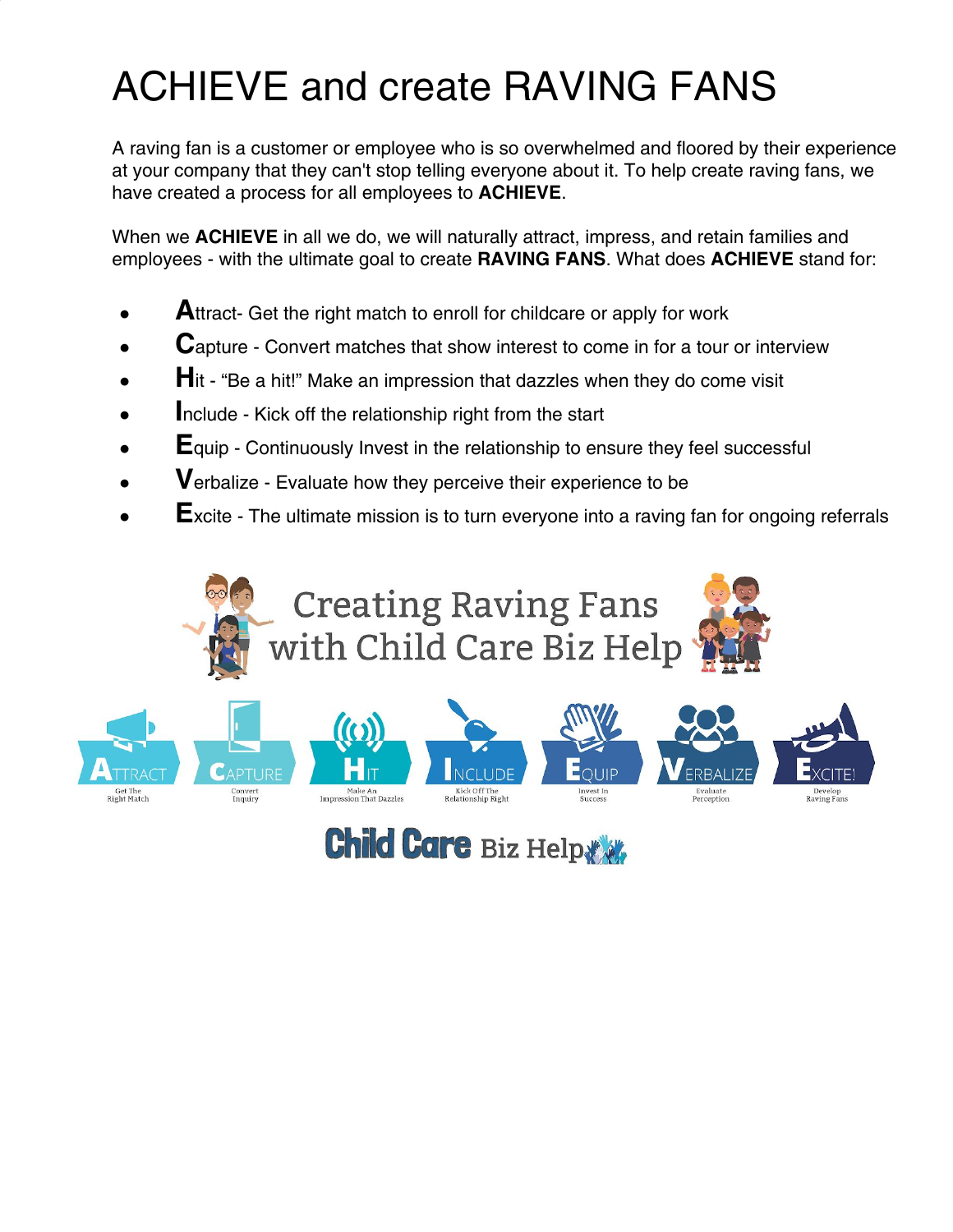## When we **ACHIEVE** we create Raving Fans

#### **ACHIEVE:** Get the right match

| Build an online presence that<br>communicates your culture<br>and your purpose | -Blog, social media, ebooks<br>-Demonstrate our culture visually and in word as a place that is fun to<br>work at with a larger purpose driving it<br>-Show company as experts in the childcare industry                                          |
|--------------------------------------------------------------------------------|---------------------------------------------------------------------------------------------------------------------------------------------------------------------------------------------------------------------------------------------------|
| Be active in the community<br>and be a resource                                | -Volunteer work individually and as a team<br>-School relationships<br>-Business cross marketing<br>-Community workshops to benefit families                                                                                                      |
| Maintain "tour ready"<br>properties                                            | -Make sure all buildings are visually appealing from the curb and all<br>signage is appealing<br>-Watch for window fingerprints and garbage<br>-Find ways to add welcoming touches<br>-Appealing break room, inviting office space, and entry way |
| <b>Testimonials and referrals</b>                                              | -Give testimonials and ask for them too!<br>-Provide service that is exceptional so families and teachers will want to<br>broadcast how wonderful the company is<br>-Display testimonials all over the place                                      |

### **CAPTURE:** Convert inquiry to <sup>a</sup> visit

| <b>Capitalize on all inquiries</b><br>(website, phone calls, emails) | -Organize and follow-up on all leads IMMEDIATELY<br>-Sound professional when answering the phone or other inquiry<br>-Close the appointment to get the prospect in person to meet you<br>-Be careful with lead information and handle with care<br>-Be thankful for any referral or opportunity that comes our way |
|----------------------------------------------------------------------|--------------------------------------------------------------------------------------------------------------------------------------------------------------------------------------------------------------------------------------------------------------------------------------------------------------------|
|----------------------------------------------------------------------|--------------------------------------------------------------------------------------------------------------------------------------------------------------------------------------------------------------------------------------------------------------------------------------------------------------------|

| <b>HIT: "Be a hit!"</b> Make an impression that dazzles                       |                                                                                                                                                                                                                                       |  |
|-------------------------------------------------------------------------------|---------------------------------------------------------------------------------------------------------------------------------------------------------------------------------------------------------------------------------------|--|
| Maintain a clean & attractive<br>facility both inside and out                 | -Look at things from the perspective of a potential family or new<br>employee: Are we impressing with our looks? Exterior, entryway,<br>hallways, windows, floors, walls, classrooms, breakroom                                       |  |
| <b>Help prospects visualize</b><br>being at the center (build<br>connections) | -Use children name(s) during tours and engage at child's level<br>-Smile at potential teaching candidates and make them feel welcome<br>-Does artwork tell a story, what do your spaces say about your culture or<br>teaching methods |  |
| Ask for the relationship                                                      | -Don't let family leave the tour without asking for the enrollment<br>-Check potential employee candidate where they are in making a<br>decision to work here                                                                         |  |